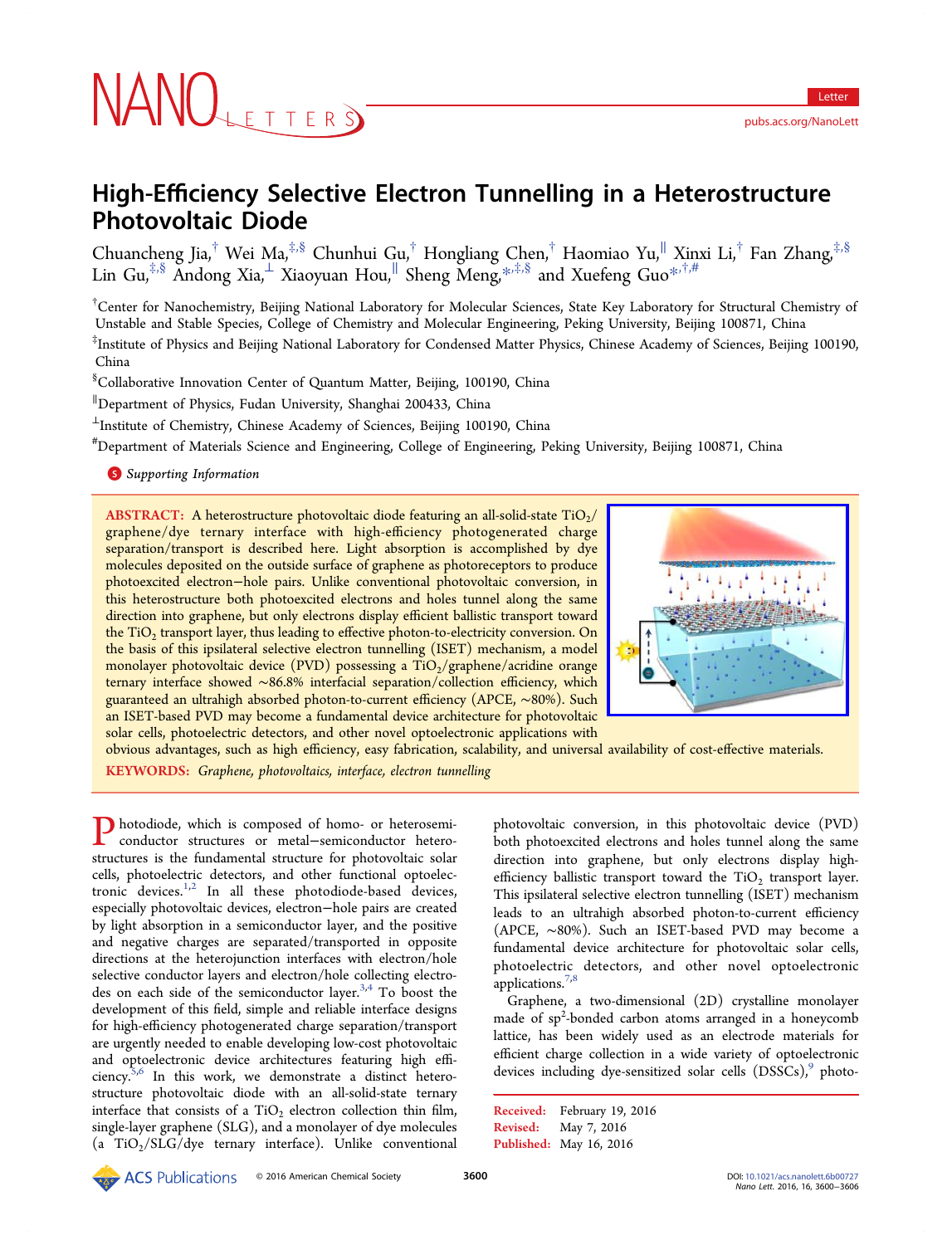<span id="page-1-0"></span>

Figure 1. ISET mechanism at the TiO<sub>2</sub>/SLG/AO ternary interface. (A) PDOS spectra for TiO<sub>2</sub>, SLG, and AO showing that the unique interfacial electronic structure leads to ipsilateral separation of the photogenerated carriers and selective ballistic electron tunnelling across graphene to the  $TiO<sub>2</sub>$  layer. The insets show a ball-and-stick model for the layered structure of the ternary interface (left) and the molecular structure of the AO dye (right) (Figure S1). (B) Comparison of electron and hole injection dynamics at the SLG/AO interface. Electrons migrate into graphene within a time scale of ∼139 fs (blue line representing single exponential fitting; for original data, see Figure S3A). Holes migrate into graphene within a time scale of ∼400 fs (red line representing single exponential fitting; for original data, see Figure S3A). (C) Electron emission dynamics with an injection time of ∼[89 fs at th](http://pubs.acs.org/doi/suppl/10.1021/acs.nanolett.6b00727/suppl_file/nl6b00727_si_001.pdf)e TiO<sub>2</sub>/SLG interface (Figure S3B). (D,E) Schematic representation of direct ballistic tunnelling of the photogenerated electrons across graphene toward TiO<sub>2</sub> (D) and photogenerated hole collection at the graph[ene layer \(E\).](http://pubs.acs.org/doi/suppl/10.1021/acs.nanolett.6b00727/suppl_file/nl6b00727_si_001.pdf)

detecto[r](http://pubs.acs.org/doi/suppl/10.1021/acs.nanolett.6b00727/suppl_file/nl6b00727_si_001.pdf)s,<sup>10</sup> and organic/molecular [electron](http://pubs.acs.org/doi/suppl/10.1021/acs.nanolett.6b00727/suppl_file/nl6b00727_si_001.pdf)ic devices,<sup>11</sup> because of its high carrier mobility, high mechanical flexibility, and envir[on](#page-6-0)mental stability. Another remarkable feature [of](#page-6-0) graphene is its one-atom thickness, which confers it with photon and electron transparency. Particularly, electron transparency makes graphene behave like a noble metal, $12$ allowing electrons with very low-energy (<3 eV) to ballistically transport through graphene with high efficiency. $^{13}$  [In](#page-6-0) combination with our previous work, where we demonstrated that either electrons or holes or both can be transferre[d fr](#page-6-0)om photoactive materials to graphene, $14,15$  these unique features strongly imply that electrons and holes may behave differently after simultaneously tunnelling [into](#page-6-0) graphene, potentially facilitating charge separation and enabling photovoltaic applications.

To explore this potential, we designed a model system with a  $TiO<sub>2</sub>/SLG/acridine orange (AO) ternary interface, where AO$ dye molecules serving as photoreceptors were deposited on the external surface of the  $TiO<sub>2</sub>/SLG$  Schottky diode. Figure 1A shows the electronic band structure of the  $TiO<sub>2</sub>/SLG/AO$ ternary interface (Figure S1 in the Supporting Information). On the basis of the projected density of states (PDOS) spectra calculated by density functional theo[ry \(DFT\), we found tha](http://pubs.acs.org/doi/suppl/10.1021/acs.nanolett.6b00727/suppl_file/nl6b00727_si_001.pdf)t the lowest unoccupied molecular orbit (LUMO) of AO lying at about −2.7 eV relative to the vacuum level well matches the unoccupied electronic states of the adjacent graphene layer, which are then strongly coupled to the conduction band (CB) states of the TiO<sub>2</sub>. Similarly, the highest occupied molecular orbit (HOMO) of AO at about −5.0 eV matches the occupied states of graphene. We have also calculated the contributions from atomic orbitals to the PDOS of the system as shown in Figure S2. The conduction band minimum of the rutile  $TiO<sub>2</sub>$ substrate (∼−4.0 eV) results from the Ti 3d electrons, whereas [the valenc](http://pubs.acs.org/doi/suppl/10.1021/acs.nanolett.6b00727/suppl_file/nl6b00727_si_001.pdf)e band maximum of TiO<sub>2</sub> ( $\sim$ −7.3 eV) basically originates from the 2p electrons of O atoms. It is apparent that the 2p electrons of C atoms make major contributions to the PDOS of graphene. In the similar way, C 2p electrons and N 2p electrons form the energy bands of the AO sensitizer from −8.5 to −2 eV. The important difference is that this HOMO energy level of the AO lies well within the energy band gap of  $TiO<sub>2</sub>$ . Therefore, we predict that the similarity in the band alignment at the AO/SLG interface could allow both electrons and holes to ipsilaterally migrate toward graphene, while the difference with respect to  $TiO<sub>2</sub>$  electronic states might selectively drive electrons, rather than holes, to ballistically tunnel to and over the Schottky barrier, thus efficiently completing the charge separation process. This hypothesis is first proved by the theoretical real-time simulations of the interfacial dynamic charge transfer processes using nonadiabatic molecular dynamics within the time-dependent density functional theory (TDDFT) framework as discussed below.

On the basis of real-time TDDFT simulations, the photogenerated electron at the AO LUMO and the hole at the AO HOMO can be injected from AO to graphene but with a different injection lifetimes (τ) ( $\sim$ 139 fs for the electron and ∼400 fs for the hole) (Figure 1B and Figure S3A). More importantly, only the injected electron can further tunnel into the conduction band of TiO<sub>2</sub> with an inje[ction lifetime](http://pubs.acs.org/doi/suppl/10.1021/acs.nanolett.6b00727/suppl_file/nl6b00727_si_001.pdf) of ∼89 fs (Figure 1C and Figure S3B) owing to the well-matched interfacial electronic states. The injected holes remain staying in the graphene. In [addition, th](http://pubs.acs.org/doi/suppl/10.1021/acs.nanolett.6b00727/suppl_file/nl6b00727_si_001.pdf)e injected electron's energy relaxation and recombination processes (Figure 1A and Figures S4 and S5) have time scales of  $\tau_{rel} = \sim 5.1$  ps and  $\tau_{rec} = \sim 17.8$ ps, respectively, much slower than that of electron tu[nnelling](http://pubs.acs.org/doi/suppl/10.1021/acs.nanolett.6b00727/suppl_file/nl6b00727_si_001.pdf)  $(\tau_{\text{tun}} = \sim 89 \text{ fs})$ . Then, the electron collection efficiency can be [calculated](http://pubs.acs.org/doi/suppl/10.1021/acs.nanolett.6b00727/suppl_file/nl6b00727_si_001.pdf) according to the formula  $(1/\tau_{\text{tun}})/(1/\tau_{\text{rel}} + 1/\tau_{\text{rec}} +$  $1/\tau_\mathrm{tun})$  , which affords a value of 97.8%, a harbinger for the high photon-to-current conversion efficiency described below. Note that the recombination lifetime we obtained here is the averaged result of two separate trajectories (Figure S6), which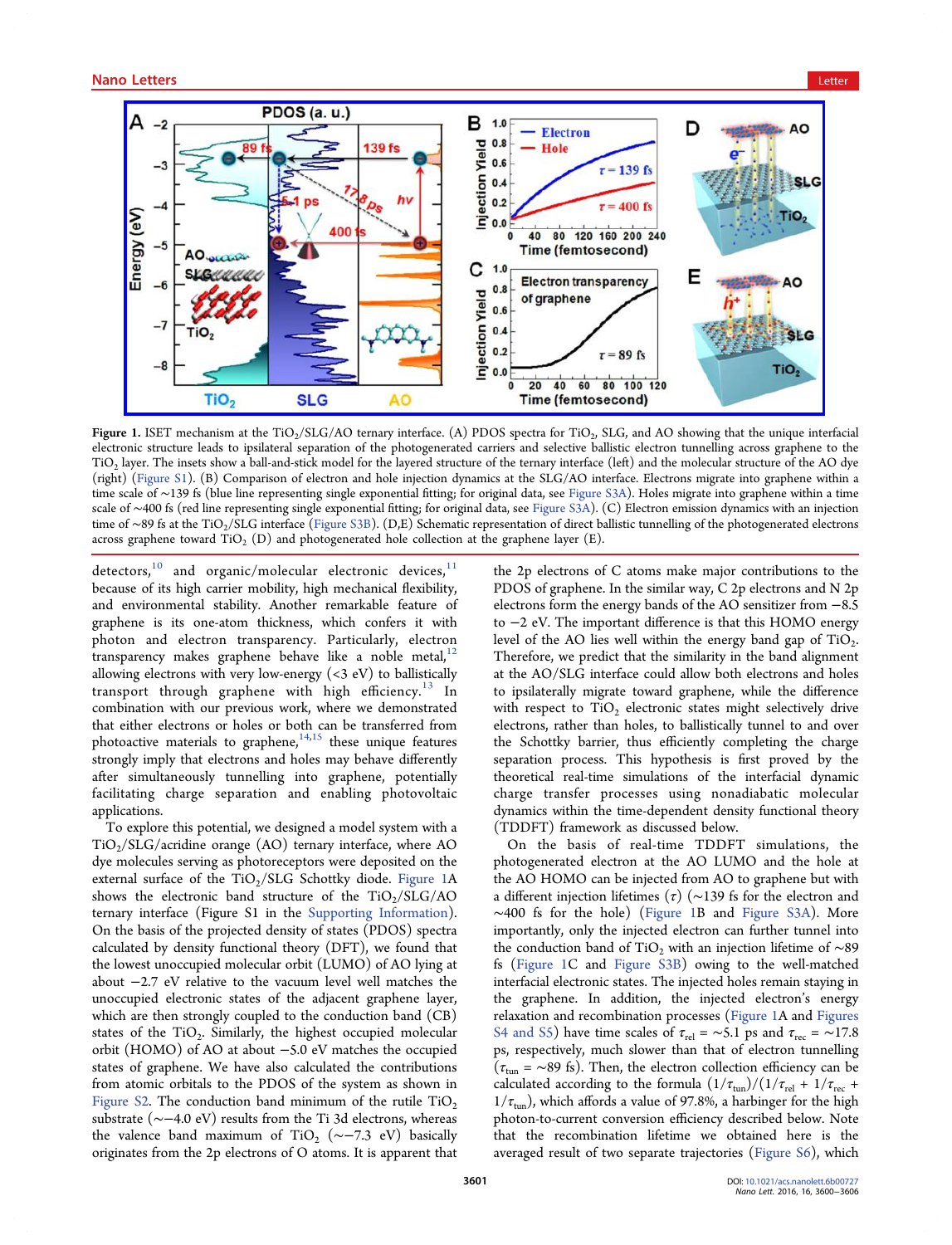<span id="page-2-0"></span>

Figure 2. Device structure. (A) Schematic of the designed TiO<sub>2</sub>/SLG/AO ternary interface device structure. (B) Raman spectra of pure AO on silicon substrates (blue) and AO after assembly on graphene (red). The left inset shows an optical image of a real device, where the In/Ag contact and graphene were connected by copper to the external electrical circuit. The right inset shows the Raman spectrum of the high-quality CVD-grown SLGs. (C) Surface morphology of the TiO<sub>2</sub>/SLG/AO ternary interface, demonstrating the formation of a uniform high-coverage AO monolayer with  $0.89 \pm 0.11$  nm thickness, obtained from a selected defect. (D) Cross-sectional high-resolution dark-field STEM image of the TiO<sub>2</sub>/SLG/AO ternary interface with a PMMA protective layer. The insets show the titanium, oxygen, carbon, and nitrogen elemental compositions of individual layers (all scale bars are 2 nm).

correspond to excited electrons transferred to different energy states of graphene CB. All these final states are low energy degenerate states of graphene CB and do not represent the substantial physical differences. The two separate trajectories gave the almost identical recombination lifetime, 15.3 and 18.3 ps, respectively, therefore the averaged value of 17.8 ps is a reasonable estimate for the recombination lifetime between graphene CB and HOMO of AO. Consequently, similar to electron tunnelling transport in a single-molecule device,  $16$  the photoexcited electrons of AO have a surprising ballistic transport across graph[ene](#page-6-0) toward  $TiO<sub>2</sub>$  without any energy loss  $(Figure 1D).<sup>13</sup>$  This selective electron emission at the ternary interfaces can be used to realize ipsilateral charge separ[ation/tran](#page-1-0)sp[ort](#page-6-0) (Figures 1D,E). After charge separation,  $TiO<sub>2</sub>$  acts as an electron collecting electrode, while graphene serves as a good hole [conductor](#page-1-0).

To prove the mechanism's effectiveness, we fabricated a model monolayer photovoltaic device with the designed  $TiO<sub>2</sub>/$ SLG/AO ternary interface. A schematic of the whole device structure is shown in Figure 2A. The device fabrication process is detailed in the Supporting Information. In brief, rutile  $TiO<sub>2</sub>$ (001) single crystals with atomically flat surfaces, confirmed by AFM and HRTE[M characterizations \(Figu](http://pubs.acs.org/doi/suppl/10.1021/acs.nanolett.6b00727/suppl_file/nl6b00727_si_001.pdf)re S7), were used as a wide bandgap semiconductor layer for electron collection; 100 nm In/100 nm Ag were therm[ally evapor](http://pubs.acs.org/doi/suppl/10.1021/acs.nanolett.6b00727/suppl_file/nl6b00727_si_001.pdf)ated onto the back side to produce ohmic metal back contacts. Single-layer graphene was grown by a low-pressure chemical vapor

deposition (LPCVD) method under optimal conditions<sup>17</sup> and was transferred onto the  $TiO<sub>2</sub>$  surface using an isopropanolassisted dry-transfer method, which guarantees that there [ar](#page-6-0)e no water molecules or other residues trapped at the  $TiO<sub>2</sub>/SLG$ interface. Such a dry-transfer method realizes good contact between  $TiO<sub>2</sub>$  and graphene and avoids the disturbance of water molecules or other residues to the photogenerated electron tunnelling across the  $TiO<sub>2</sub>/SLG$  interface and carrier transport in the SLG layer. In the Raman spectrum (Figure 2B, right inset), the narrow single symmetric 2D peak (∼2650 cm<sup>−</sup><sup>1</sup> ), small G/2D ratio, and negligible D peak indicate that the obtained graphene was single-layer and of high quality, $18$ which is also evidenced by its light absorption of 2.7−2.9% (Figure S8A).<sup>19</sup> Next, AO molecules were thermally evaporat[ed](#page-6-0) onto the graphene surface followed by annealing at 140 °C to [ensure a uni](http://pubs.acs.org/doi/suppl/10.1021/acs.nanolett.6b00727/suppl_file/nl6b00727_si_001.pdf)f[orm](#page-6-0) and compact molecular arrangement. Figure 2C shows a high-resolution AFM image taken after AO assembly, confirming the formation of a uniform high-coverage AO monolayer with an approximately 0.89 nm thickness. From the surface-enhanced Raman spectra shown in Figure 2B, enhanced Raman signals of AO at the wavelengths from 1200 to 1600  $\text{cm}^{-1}$  on the graphene substrates were observed owing to fluorescence quenching by graphene, indicating that the AO molecules, which have a  $\pi$ -conjugated flat structure, were in intimate contact with graphene. On the top of the AO monolayer was a layer of poly(methyl methacrylate) (PMMA), which was used as a supporting layer during graphene transfer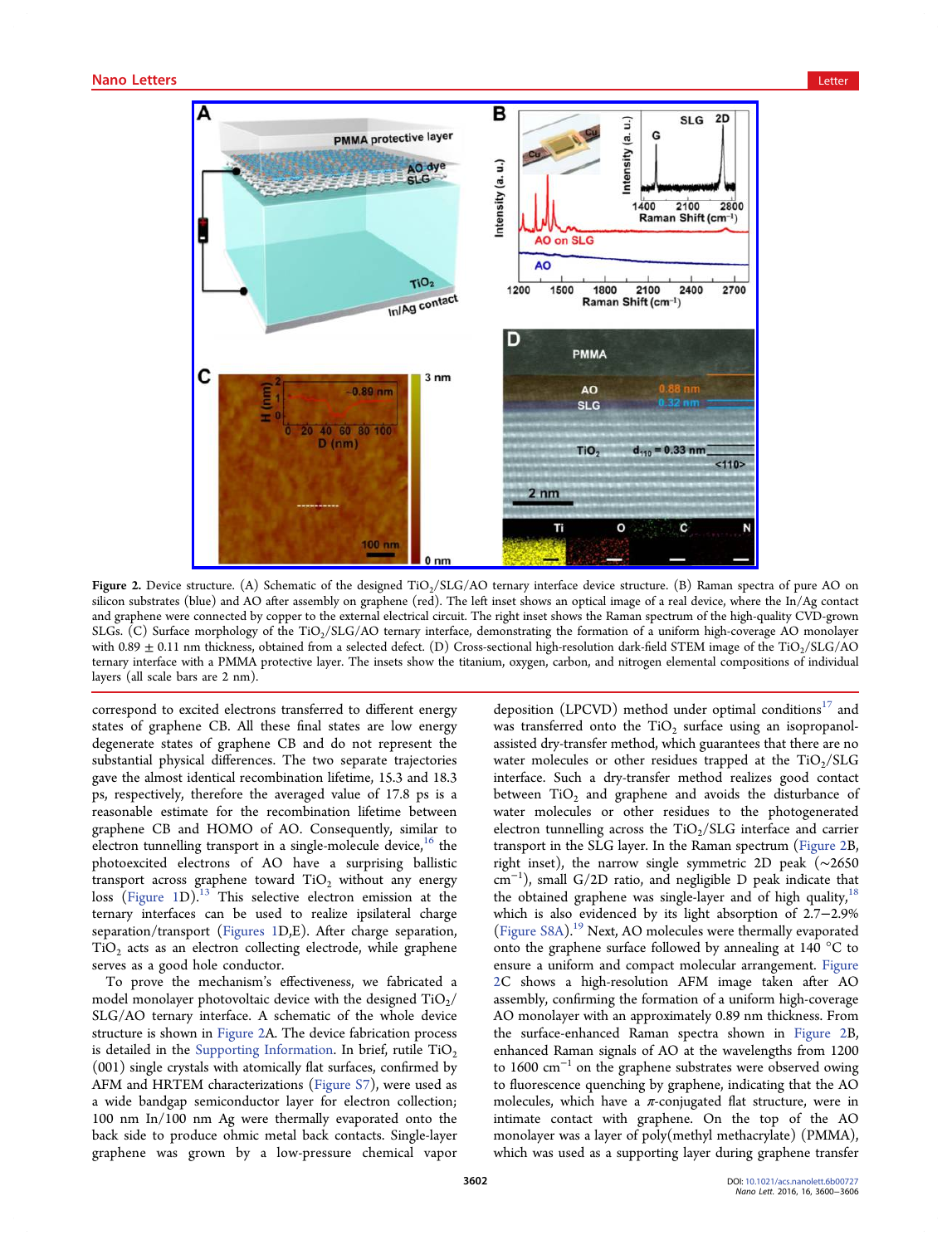and a protective layer for the device. The almost 99% light transmittance of the PMMA layer indicates that it had negligible effect on light absorption of the device (Figure S8B).

Cross-sectional scanning transmission electron microscopy (STEM) revealed the layered structure of the  $TiO<sub>2</sub>/SLG/AO$ ternary interface (Figure 2D and Figure S9). As shown in Figure 2D, the distinct lattice structure of a rutile  $TiO<sub>2</sub>$  (001) single crystal with [interface](#page-2-0) spacing of ∼0.33 nm in the ⟨110⟩ [direction](#page-2-0) and an atomically sharp [surface](http://pubs.acs.org/doi/suppl/10.1021/acs.nanolett.6b00727/suppl_file/nl6b00727_si_001.pdf) [was](http://pubs.acs.org/doi/suppl/10.1021/acs.nanolett.6b00727/suppl_file/nl6b00727_si_001.pdf) observed (also see Figure S7). On the  $TiO<sub>2</sub>$  surface was a single atomic layer graphene with an ∼0.32 nm thickness; on the graphene surface was [a uniform](http://pubs.acs.org/doi/suppl/10.1021/acs.nanolett.6b00727/suppl_file/nl6b00727_si_001.pdf) monolayer of AO with thickness of ∼0.88 nm, consistent with AFM characterizations (Figure 2C). To clearly image the subtle interfacial structure, the elemental compositions of the individual layers were a[nalyzed](#page-2-0) using energydispersive X-ray spectroscopy (EDX). The presence of N shown in the inset of Figure 2D, which is the fingerprint of AO molecules in the monolayer, confirms the layered structure of the  $TiO<sub>2</sub>/SLG/AO$  t[ernary in](#page-2-0)terface. In combination with Xray photoelectron spectroscopic (XPS) studies (Figure S10), all the Raman, AFM, and STEM results indicated that an intimately contacting layer-by-layer  $TiO<sub>2</sub>/SLG/AO$  ternary interface had been established at the atomic level, thus ensuring the success of the following photovoltaic applications.

Figure 3A illustrates how a  $TiO<sub>2</sub>/SLG/AO$  device works. The AO dye molecules absorb light and generate electron−hole pairs. The photoactivated electrons tunnel through graphene to the  $TiO<sub>2</sub>$  layer and then transport to the back electrode with Ohmic contacts for collection, while the photoactivated holes are transferred to the graphene layer for collection. With the back metal electrode as a photoanode and graphene as a photocathode, connected together externally to form a circuit, the photoelectric conversion is finally achieved. Figure 3B shows the current−voltage characteristics of a working device with a  $TiO<sub>2</sub>/SLG/AO$  ternary interface and a control device with a  $TiO<sub>2</sub>/SLG$  binary interface measured in the dark and under visible light (>420 nm) illumination ( $P_{\text{in}} = 100 \text{ mW}$ cm<sup>−</sup><sup>2</sup> ). Under illumination, the working device exhibited an open-circuit photovoltage ( $V_{\text{OC}}$ ) of ~0.608 V, a short circuit current density ( $J_{\text{SC}}$ ) of ~8.84  $\mu$ A cm<sup>-2</sup> and a fill factor (FF) of ∼0.4139. In traditional photovoltaic devices, the open-circuit photovoltage is determined by the energy level difference between the electron collection electrode and the hole collection electrode. For the  $TiO_2/SLG/AO$  device, the conduction band  $(E_{CB})$  of the TiO<sub>2</sub> electron collection electrode is at about −4.1 eV and the Fermi level  $(E<sub>F</sub>)$  of the SLG hole collection electrode is at about −4.7 eV as shown in Figure 1A. The experimental value of  $V_{OC}$  (~0.608 V) is consistent with the energy level difference (∼0.6 V) between  $E_{CB}$  of TiO<sub>2</sub> and  $E_F$  of SLG. In addition, with gradually [increasing](#page-1-0) the thickness of the AO dye layer from ∼0.88 to  $∼12.0$  nm the  $J_{SC}$  of the devices increases from  $∼8.84$  to ~16.78  $\mu$ A cm<sup>-2</sup> (Figure S11). This can be attributed to the enhanced absorption of the AO layer, especially for the AO dye adjacent to the  $TiO<sub>2</sub>/SLG/AO$  ternary interface within the distance of ∼3 nm. However,  $V_{OC}$  and FF of the devices have a slight decrease with increasing the thickness of the AO layer. This is due to the influence on the Fermi level of SLG by photoexcited AO with different thicknesses, thus changing  $V_{OC}$ and FF of the devices.<sup>15</sup> The control device without the AO dye showed nearly negligible photocurrent response, confirming that the photorespo[nse](#page-6-0) of the  $TiO<sub>2</sub>/SLG/AO$  device mainly originated from the photoexcited AO monolayer, not from

<span id="page-3-0"></span>

Figure 3. [Photovoltaic energy conversion characteristic](http://pubsdc3.acs.org/action/showImage?doi=10.1021/acs.nanolett.6b00727&iName=master.img-003.jpg&w=191&h=451)s. (A) Schematic illustration of the mechanism of the photovoltaic effect. Blue and red globules represent electrons and holes, respectively. (B) Current−voltage characteristics of the device measured in the dark (AO Dark, black solid line) and under 100 mW cm<sup>−</sup><sup>2</sup> visible (>420 nm) illumination (AO Light, red solid line). For comparison, a control device without the AO dye was also studied in the dark (Control Dark, blue dashed line) and under the same illumination conditions (Control Light, bright green dashed line). (C) APCE spectrum derived from the IPCE and the LHE spectra, demonstrating an ultrahigh internal quantum efficiency of ∼80%.

either of the photoinduced electron−hole pairs in the graphene<sup>20</sup> or the photoexcitation of the  $T_1O_2$  substrate (Figure S12). In addition, the current−voltage curves measured in the da[rk](#page-6-0) for both the  $TiO_2/SLG/AO$  and the control device [exhibited si](http://pubs.acs.org/doi/suppl/10.1021/acs.nanolett.6b00727/suppl_file/nl6b00727_si_001.pdf)milar rectifying characteristics. This observation demonstrates that a Schottky contact was formed at the  $TiO<sub>2</sub>/$ SLG interface and that the assembled AO dye had little effect on the Schottky barrier of the heterojunction.

To further confirm the origin of the observed photoresponse, the incident photon-to-current conversion efficiency (IPCE) of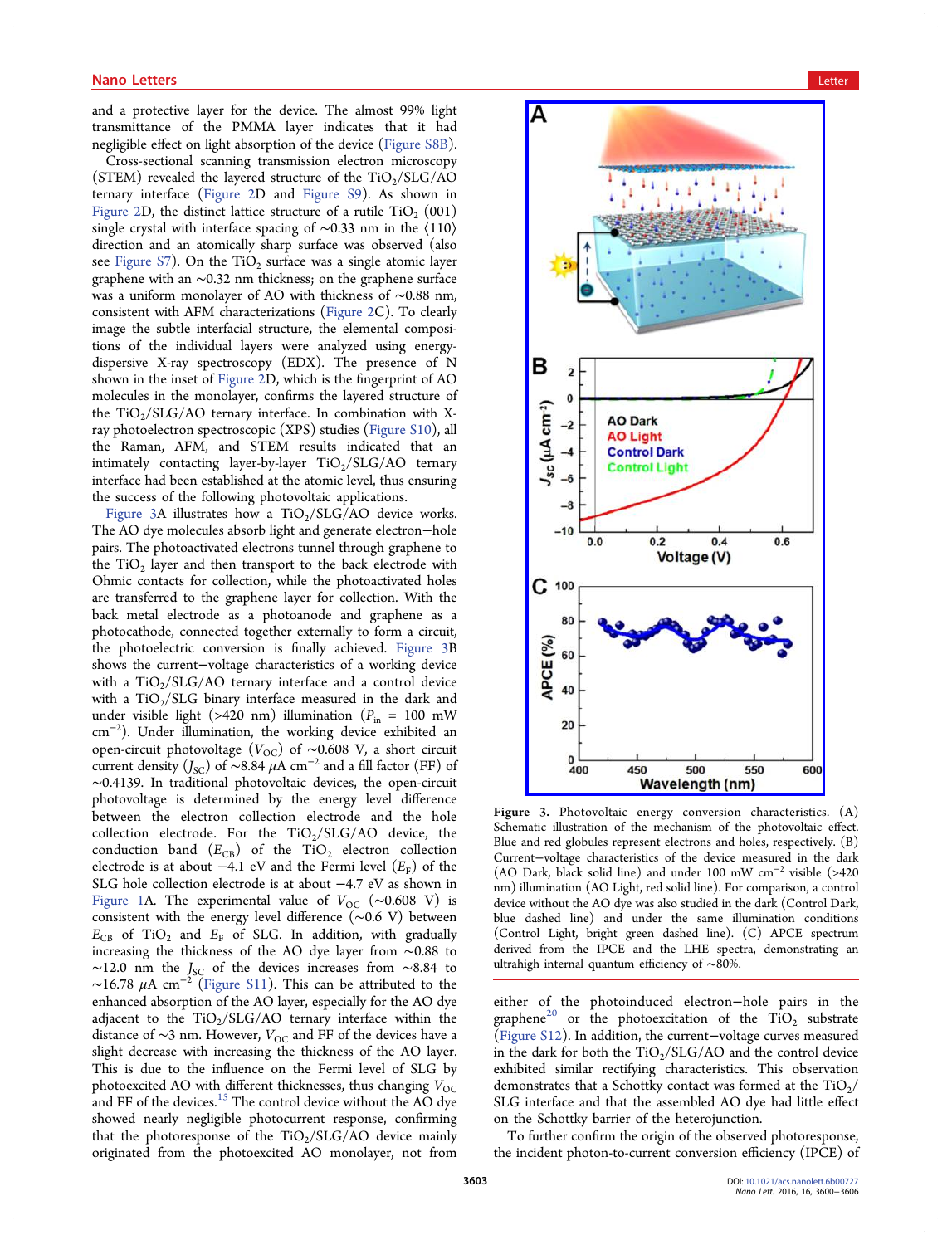<span id="page-4-0"></span>

Figure 4. Interfacial charg[e separation/transport dynamics. \(A\) Normalized time-resolved photoluminescence \(PL\) dec](http://pubsdc3.acs.org/action/showImage?doi=10.1021/acs.nanolett.6b00727&iName=master.img-004.jpg&w=319&h=223)ay traces measured at 535 nm for the AO dye dispersed in PMMA matrix (black), assembled on suspended graphene (blue), and assembled on a TiO<sub>2</sub>/SLG binary interface (red) after excitation at 473 nm. The dominant PL decay time (τ) constants are summarized in Table S1. (B) Schematic of the general dynamic processes of charge separation and transport in a photovoltaic device with a TiO<sub>2</sub>/SLG/dye ternary interface. The thick red arrows indicate the processes desirable for energy conversion. (hv, photoexcitation). (C) Transient photovoltage measurements. Light pulses were supplied by the 532 nm line of an Nd:YAG laser. The data were fitted to a double exponential curve (red line). The s[udden](http://pubs.acs.org/doi/suppl/10.1021/acs.nanolett.6b00727/suppl_file/nl6b00727_si_001.pdf) [jum](http://pubs.acs.org/doi/suppl/10.1021/acs.nanolett.6b00727/suppl_file/nl6b00727_si_001.pdf)p at the moment of laser turn-on may have been caused from some unknown negligible interfacial effect in the device.

the device was measured as a function of excitation wavelength (Figure S13), which is directly related to the short-circuit current under corresponding monochromatic light illumination. [The absorpti](http://pubs.acs.org/doi/suppl/10.1021/acs.nanolett.6b00727/suppl_file/nl6b00727_si_001.pdf)on spectrum of a parallel AO sample, an identical SLG/AO/PMMA film on quartz substrates (Figure S14), was measured simultaneously. This allowed the light harvesting efficiency (LHE) of the AO monolayer to be [determined](http://pubs.acs.org/doi/suppl/10.1021/acs.nanolett.6b00727/suppl_file/nl6b00727_si_001.pdf) from its absorption spectrum. As shown in Figure S13, both the IPCE spectrum of the device and the LHE spectrum of the AO monolayer share the similar shape [and the ap](http://pubs.acs.org/doi/suppl/10.1021/acs.nanolett.6b00727/suppl_file/nl6b00727_si_001.pdf)proximate maximum peaks in the 420−580 nm spectral range, again demonstrating that the photocurrent of the devices was caused by the contribution of the AO dye.

Another important feature of merit for PVDs is the absorbed photon-to-current efficiency (APCE), which reflects the intrinsic quantum efficiency of photogenerated charge separation at the interface. This can be calculated by dividing the device IPCE by the LHE of the AO monolayer (APCE  $(\%)$  = IPCE  $(\%)$ /LHE  $(\%)$ ). From the APCE spectrum of the TiO<sub>2</sub>/ SLG/AO device (Figure 3C), we achieved an extraordinary internal quantum efficiency of 65−80%. Also, a maximum value of ∼80% is obtain[ed at two](#page-3-0) peaks of 475 and 525 nm, which originates from the effective separation and transfer of the hole−electron pairs generated at these peak ranges. Thereinto, the large noise for APCE at the wavelength range from 530 to 580 nm is due to the low absorption of AO at the tail, which leads to the small values for IPCE and LHE and thus large random errors for APCE (IPCE/LHE). This is significant, considering the fact that the photovoltaic energy conversion in our devices occurs from only a 0.89 nm thick AO monolayer. In addition, in comparison with control devices with a  $TiO<sub>2</sub>/AO/$ SLG ternary structure (Figure S15), the internal quantum efficiency of the  $TiO<sub>2</sub>/SLG/AO$  device is as high as that of control devices with co[nventional p](http://pubs.acs.org/doi/suppl/10.1021/acs.nanolett.6b00727/suppl_file/nl6b00727_si_001.pdf)hoton-to-current conversio[n m](#page-6-0)echanisms. However, with similar thickness of the AO layer the  $V_{\text{OC}}$  in TiO<sub>2</sub>/SLG/AO devices (∼0.608 V) is much larger than that in control TiO<sub>2</sub>/AO/SLG devices ( $\sim$ 0.447 V). To prove the reliability and reproducibility of this technique, we performed the same measurements after replacing the AO molecules with another typical dye, Z907. The obtained  $TiO<sub>2</sub>/$ SLG/Z907 ternary interface-based devices displayed the following consistent results: an open-circuit photovoltage of  $\sim$ 580 mV, a short-circuit current density of  $\sim$ 6.46 µA cm<sup>-2</sup>, , and an APCE of ∼60% under 100 mW cm<sup>−</sup><sup>2</sup> visible light (>420 nm) illumination (Figures S16 and S17). Therefore, like traditional PVDs, $^{21,22}$  the present device structure produces efficient charge sepa[ration and transport. Its](http://pubs.acs.org/doi/suppl/10.1021/acs.nanolett.6b00727/suppl_file/nl6b00727_si_001.pdf) advantage lies in that it is a simple [mul](#page-6-0)tilayer with electron/hole separation and collection integrated into one side of a bilayer Schottky junction, thus making cost-effective all-solid-state photovoltaic solar cells with a simplified device structure and easy fabrication technologies.<sup>23</sup>

The competition between the charge separation/collection processes a[nd](#page-6-0) the recombination loss processes of the photogenerated electron−hole pairs determines the photoelectric conversion efficiency of  $\text{PVDs}^{24}$  To further understand the ipsilateral separation mechanism taking place at the  $TiO<sub>2</sub>/$ SLG/dye ternary interface, the c[ha](#page-6-0)rge-transfer dynamic processes of the  $TiO<sub>2</sub>/SLG/AO$  device were studied by transient photoluminescence  $(PL)^{25}$  and transient photovoltage methods.<sup>26</sup> Before studying the intrinsic lifetimes  $(\tau)$  of the dye's excited states, AO molec[ule](#page-6-0)s were dispersed in the PMMA [ma](#page-6-0)trix and measured by a PL method. On the basis of the PL decay profile of the AO dye (black in Figure 4A), the dominant PL decay time  $(\tau_1)$  was calculated by data fitting to be ∼60.2 ns (Table S1), which corresponds to the intrinsic interband recombination rate of the AO excitons. When AO was assembled [onto the](http://pubs.acs.org/doi/suppl/10.1021/acs.nanolett.6b00727/suppl_file/nl6b00727_si_001.pdf) surface of suspended graphene, the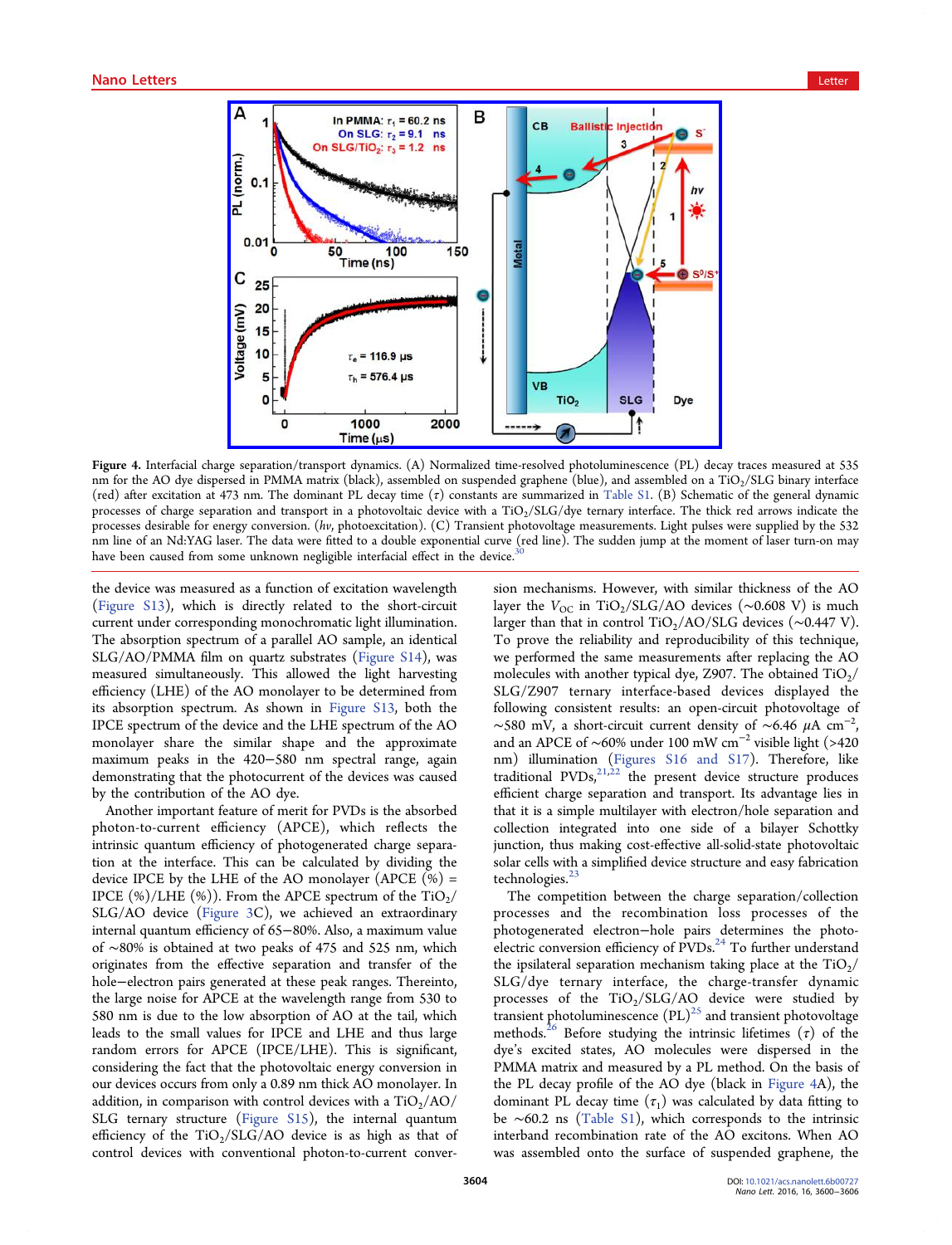<span id="page-5-0"></span>recombination rate had a dominant PL decay time ( $\tau_2$ ) of ~9.1 ns (blue in Figure 4A), a significant decrease that should be attributed to the transfer of excited electrons from AO to graphene ([Process 2](#page-4-0) in Figure 4B). For the  $TiO<sub>2</sub>/SLG/AO$ sample, the dominant PL decay time  $(\tau_3)$  was further reduced to ∼1.2 ns (red in Figur[e 4A\). T](#page-4-0)his was caused by the faster electron tunnelling from AO across graphene to  $TiO<sub>2</sub>$  (Process 3 in Figure 4B). [Becaus](#page-4-0)e the efficiency of interfacial photogenerated charge carrier separation is determined by the c[ompetition](#page-4-0) between effective charge transfer and inefficient loss processes, the interfacial separation efficiency can be calculated according to the formula  $\left(\frac{1}{\tau_3}\right)/\left(\frac{1}{\tau_1} + \frac{1}{\tau_2}\right)$ + 1/τ<sub>3</sub>), which affords a value of ∼86.8%. This value agrees surprisingly well with the APCE spectrum of the  $TiO<sub>2</sub>/SLG/$ AO device (Figure 3C).

The transient photovoltage rise has a quantitative relationship with th[e dynami](#page-3-0)c processes of charge transport in PVDs.<sup>26</sup> The photovoltage generation processes occurring in the  $TiO<sub>2</sub>/$ SLG/AO device were equivalent to the charging processes [of](#page-6-0) the In–Ag/TiO<sub>2</sub>/SLG parallel-plate capacitor in which the In/ Ag back metal layer and the graphene layer are regarded as the two electrodes of the capacitor sandwiching an intermediate  $TiO<sub>2</sub>$  dielectric layer. As shown in Figure 4C, the transient photovoltage rise times for the  $TiO<sub>2</sub>/SLG/AO$  device with ∼0.88 nm AO after excitation with [a 532 nm](#page-4-0) pulse laser are well fitted to a double exponential curve as follows:  $V = 21.98$  –  $10.24 \times \exp(-t/576.4) - 11.18 \times \exp(-t/116.9)$  with a mean square error of 0.9663, where  $V$  is the value of the transient photovoltage in unit of millivolts and  $t$  is the responding time in unit of microsecond. Considering the charging processes in the In-Ag/TiO<sub>2</sub>/SLG capacitor and the results from the control TiO2/SLG/AO device with ∼6.0 nm AO (Figure S18), the faster rise time constant of ~116.9  $\mu$ s is attributed to the dye thickness-independent process of photoge[nerated ele](http://pubs.acs.org/doi/suppl/10.1021/acs.nanolett.6b00727/suppl_file/nl6b00727_si_001.pdf)ctron injection and transport on the conduction band of the  $TiO<sub>2</sub>$ layer to the In/Ag back metal electrode (Process 4 in Figure 4B); the slower rise time constant of ∼576.4 μs corresponds to the dye thickness-dependent process of hole injection i[nto the](#page-4-0) [h](#page-4-0)ole-collecting graphene layer (Process 5 in Figure 4B). Additionally, from the transient photovoltage decay spectrum of the device, the recombination rate of the injec[ted electro](#page-4-0)ns on the  $TiO<sub>2</sub>$  conduction band with the injected holes on the graphene was calculated to have a time scale of ∼35.1 ms (Figure S19),<sup>27</sup> which is much slower than the effective charge separation process. Therefore, on the basis of the above t[ransient p](http://pubs.acs.org/doi/suppl/10.1021/acs.nanolett.6b00727/suppl_file/nl6b00727_si_001.pdf)[hot](#page-6-0)oluminescence and transient photovoltage results, we conclude that the effective photogenerated charge separation and collection processes in our devices are much faster than the noneffective recombination and back transfer processes, thus producing the high-efficiency photoelectric conversion. The major dynamic processes of charge separation and transport in our  $TiO<sub>2</sub>/SLG/dy$ e ternary interface-based devices are schematically illustrated in Figure 4B.

The work demonstrated here presented a new conceptual and technological platform for achie[ving all-](#page-4-0)solid-state and high-efficiency photovoltaic conversion. By taking advantage of the electron transparency of graphene and the internal ballistic electron emission, we have developed a PVD model system featuring a sophisticated  $TiO<sub>2</sub>/SLG/dye$  ternary interface. Unlike traditional photovoltaic conversion, these devices, based on an ISET-based mechanism, demonstrate high internal quantum efficiency of up to ~80%. With such high internal quantum efficiency, ISET-based PVDs may become a

fundamental device architecture for practical photovoltaic solar cells and photoelectric detectors by comprehensively considering the following factors: (1) Interface engineering for optimizing the energy alignment at the critical interface.<sup>28</sup> The donor/acceptor levels of the excited dye, the Fermi level of the middle conductor, and the positions of the semico[ndu](#page-6-0)ctor conduction/valence bands should meet the energy level relationship shown in Figure 4B. (2) The barrier height and the ballistic electron emission rate, which are related to the physical and electronic [coupling](#page-4-0) of the photoreceptors to the semiconductors for efficient charge separation and transport. (3) The key ways for achieving the performance breakthrough are to maximize light harvesting and minimize energy loss by the careful choice of device materials with long excited state lifetimes, high carrier mobilities and suitable thickness,<sup>22,29</sup> and the use of light-trapping strategies. $21$  To achieve cheap largearea solar cells, alternative organic semiconductors ar[e nee](#page-6-0)ded instead of inorganic semiconducto[rs](#page-6-0) such as  $TiO<sub>2</sub>$  and ZnO. This will allow the fabrication of solution-processed, foldable devices on flexible substrates or the construction of a p-type Schottky diode that induces hot hole ballistic injection. Consequently, these photovoltaic and photoelectric applications are expected with obvious advantages, such as high efficiency, easy fabrication, scalability, and universal availability of cost-effective materials. In addition to these, this ISET mechanism and corresponding photodiode structure promise the design and fabrication of a new generation of multifunctional interfaces, ultrasensitive sensors, and optoelectronic devices.

## ■ ASSOCIATED CONTENT

# **6** Supporting Information

The Supporting Information is available free of charge on the ACS Publications website at DOI: 10.1021/acs.nanolett.6b00727.

[Details of device fab](http://pubs.acs.org)rication an[d characterization,](http://pubs.acs.org/doi/abs/10.1021/acs.nanolett.6b00727) [theore](http://pubs.acs.org/doi/abs/10.1021/acs.nanolett.6b00727)tical calculation, Figures S1−S19, and Table S1. (PDF)

# ■ A[UTHO](http://pubs.acs.org/doi/suppl/10.1021/acs.nanolett.6b00727/suppl_file/nl6b00727_si_001.pdf)R INFORMATION

#### Corresponding Authors

\*E-mail: guoxf@pku.edu.cn (X.G.). \*E-mail: smeng@iphy.ac.cn (S.M.).

#### Author [Contributions](mailto:guoxf@pku.edu.cn)

C.J. and [W.M. contributed](mailto:smeng@iphy.ac.cn) equally to this work.

#### Funding

This work was supported by the National Natural Science Funds of China (21225311, 91333102, 21373014, and 11222431) and the 973 Project (2012CB921404 and 2012CB921403).

# Notes

The authors declare no competing financial interest.

## ■ REFERENCES

(1) Anderson, B.; Anderson, R. Fundamentals of Semiconductor devices; McGraw-Hill, Inc.: New York, 2004.

- (2) Sze, S. M.; Ng, K. K. Physics of semiconductor devices; John Wiley & Sons: New York, 2006.
- (3) Wurfel, P. Physics of S[olar Cells: From Basic Principles](http://pubs.acs.org/action/showLinks?crossref=10.1002%2F0470068329) to Advanced Concepts; Wiley-VCH: Weinheim, Germany, 2005.
- (4) Britnell, L.; Ribeiro, R. M.; Eckmann, A.; Jalil, R.; Belle, B. D.; [Mishchen](http://pubs.acs.org/action/showLinks?crossref=10.1002%2F9783527618545)ko, A.[;](http://pubs.acs.org/action/showLinks?crossref=10.1002%2F9783527618545) [Kim,](http://pubs.acs.org/action/showLinks?crossref=10.1002%2F9783527618545) [Y.](http://pubs.acs.org/action/showLinks?crossref=10.1002%2F9783527618545) [J.;](http://pubs.acs.org/action/showLinks?crossref=10.1002%2F9783527618545) [Gorbachev,](http://pubs.acs.org/action/showLinks?crossref=10.1002%2F9783527618545) [R.](http://pubs.acs.org/action/showLinks?crossref=10.1002%2F9783527618545) [V.;](http://pubs.acs.org/action/showLinks?crossref=10.1002%2F9783527618545) [Georgiou,](http://pubs.acs.org/action/showLinks?crossref=10.1002%2F9783527618545) [T.;](http://pubs.acs.org/action/showLinks?crossref=10.1002%2F9783527618545) [Morozov,](http://pubs.acs.org/action/showLinks?crossref=10.1002%2F9783527618545)